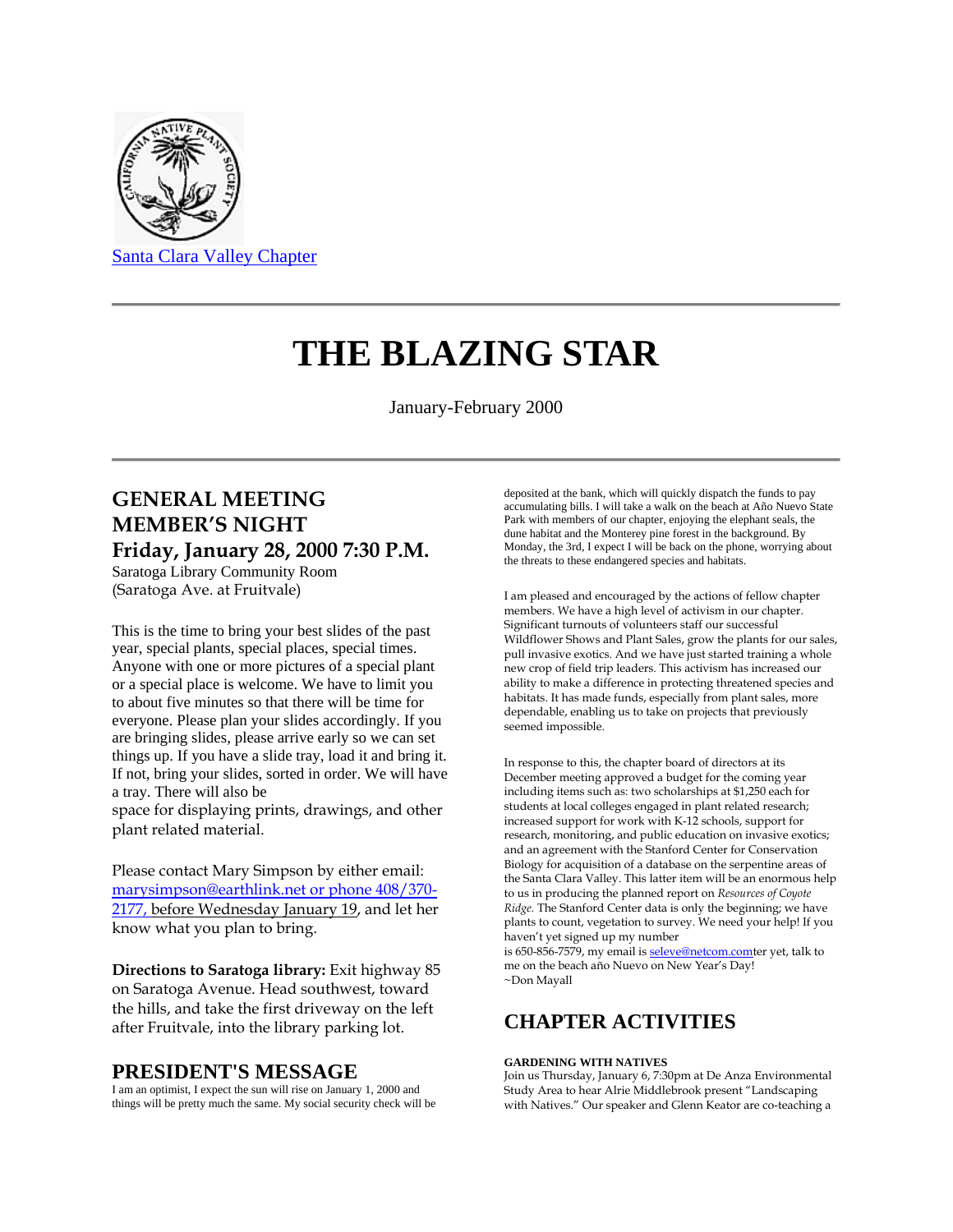course at Strybing Arboretum for the third winter – "California Natives in Style" – this is also the title of their upcoming book. The next meeting on Thursday, February 2 is undetermined at this point. For details, call Wendy Winkler at (650)851-2596 or send e-mail (please include your phone number) to

[w\\_winkler@hotmail.com to be added to the group's e-mail](mailto:w_winkler@hotmail.com%20to%20be%20added%20to%20the%20group)  [listF](mailto:w_winkler@hotmail.com%20to%20be%20added%20to%20the%20group)ONT face="Palatino" size=1 >Please join us at our nursery on the grounds of Hidden Villa. You don't have to have any specialized knowledge to contribute. Someone will always be on hand to show you what needs doing, and how to do it. We meet every Wednesday around 11 a.m. and work till 2 or 3. It's a great way to learn about native plants and how (and how not) to grow them. For more details, call Ray Deutsch at (650)365-6136.

### *Arbutus menziesii –* **Pacific madrone**

### (artwork by Jean Struthers)

Pacific madrone ranges from southern British Columbia to southern California, generally in coastal areas. This broadleaf evergreen is noted for its shiny thick leaves, peeling reddish bark, and orange-red berries. The symmetrical habit of this tree in Oregon is replaced with twisted trunks in California.

### **CONSERVATION**

#### **BROOM BASH AT FOOTHILLS PARK**

Almost all of the large broom plants have been removed in the park. Thanks to all who aided this effort! Now, we must attack the seedling stage. On Saturday, January 8 we will meet at 9am in the Orchard Glen picnic area. Tell the ranger you are here for the broom pull and you will not need to pay admission. Begin the new millennium by coming out for a scenic hike and to help a worthy purpose. Details call Ellie Gioumousis (650)494-6276.

#### **SAN FRANCISCO BAY, CONSERVATION BIOLOGY SYMPOSIUM**

Registration is required for this full day, January 29, of presentations at Stanford on current research in our area. Visit the symposium web site for details. <http://www.stanford.edu/group/CCB/SFBACBS>

**ANNOUNCEMENTS**

### **Wish List**

Are you ready to upgrade to a new laptop or do you have a laptop you could donate to the Chapter? We would use it at plant shows and educational fairs to demonstrate our website and native plant related educational CDs such as Cal Alive! Lugging full size PCs to shows has not worked out for us, and having a laptop available to "get the word out" would be very helpful.

The minimum requirements are:

Macintosh: Power PC, System 7.1 or later, 12 MB RAM, 8x CD, color screen -or-

Windows PC: Pentium processor, Windows 95/98, 16MB RAM, 8x, SoundBlaster compatible sound card, color screen

If you have a laptop you would like to donate, please contact Don Mayal[l \(seleve@netcom.com\) or Nora Monette](mailto:(seleve@netcom.com)%20or%20Nora%20Monette%20(nmonette@aol.com%20or%20(408)%20244-5153))  [\(nmonette@aol.com or \(408\) 244-5153\),](mailto:(seleve@netcom.com)%20or%20Nora%20Monette%20(nmonette@aol.com%20or%20(408)%20244-5153)) Steve Edwards February 19, Pollination partnerships, Ron Russo

### **Coyote Ridge Volunteers and Equipment Needed**

Our chapter is actively working on the preparation of a Conservation Report on Coyote Ridge. This is a worthwhile project aimed at preserving the serpentine area south of San Jose. Technical skills are always appreciated, but only a willingness to work is required. If you don't already know about this area, check out the chapter web site on Coyote Ridge at http://www.stanford.edu/~rawlings/coyote/index. This web site has captured some of the dramatic spring wildflower displays. Our chapter has already protected eight acres of this area as a result of a settlement with a developer. There are many more acres to protect. Your assistance in this effort can make a difference.

•Grant Writing – There are often opportunities for our Chapter to expand the scope of its activities, but many of them require funding. If you have any experience writing grant proposals, or are willing to learn this skill, we would like to hear from you.

•Corresponding Secretary – Our Chapter is also presently without a Corresponding Secretary. If you have limited time, but still would like to contribute to our Chapter's work, please consider this important position as a possibility.

•Equipment – We need the following equipment for our activities at Coyote Ridge and elsewhere. If you have equipment you would be willing to donate, or know of someone who does, please let us know. It would be of great assistance if you could contribute any of the following:

- ~ A laptop computer capable of accessing and storing
- information off the Internet
- ~ A color printer
- ~ A desktop computer

~ GPS equipment and Palm Pilot to assist in mapping vegetation at Coyote Ridge and elsewhere

If you have any time to volunteer for any of the above projects, or have equipment or technical expertise which you are willing to contribute to CNPS, please contact Mary Simpson either by emai[l:marysimpson@earthlink.net or phone 408/370-2177o](mailto:marysimpson@earthlink.net%20or%20phone%20408/370-2177)ns made for the care of the plants for at least two years, with a particular emphasis on irrigation.

Schools or groups must be located in Santa Clara or San Mateo Counties. Our Board meets every two months and grant requests will be considered as they are received. If you are interested in preparing a plan and asking for a grant, please contact Nora Monette at (408) 244-5153 or **nmonette@aol.com**.

### **Donation to Yosemite Association**

Our chapter recently sent a \$100 donation to the Yosemite Association in memory of Dr. Carl W. Sharsmith as a contribution to the muchanticipated "An Illustrated Flora of Yosemite National Park." Due to be published in May 2000, this is the first new flora for Yosemite in almost 90 years. Dr. Sharsmith was a beloved member of our chapter until his death in 1994. He always gave willingly of his time and expertise for everything from leading field trips to identifying specimens for our annual wildflower shows. Carl was also a rangernaturalist in Yosemite for 62 summers.

For this who wish to help with this fundraising effort, send your donations to Yosemite Association, PO Box 230, El Portal, CA 95318. Include a note that your contribution is for publishing the flora, and provide a name if there is someone you wish to honor or memorialize with your donation. ~Georgia Stigall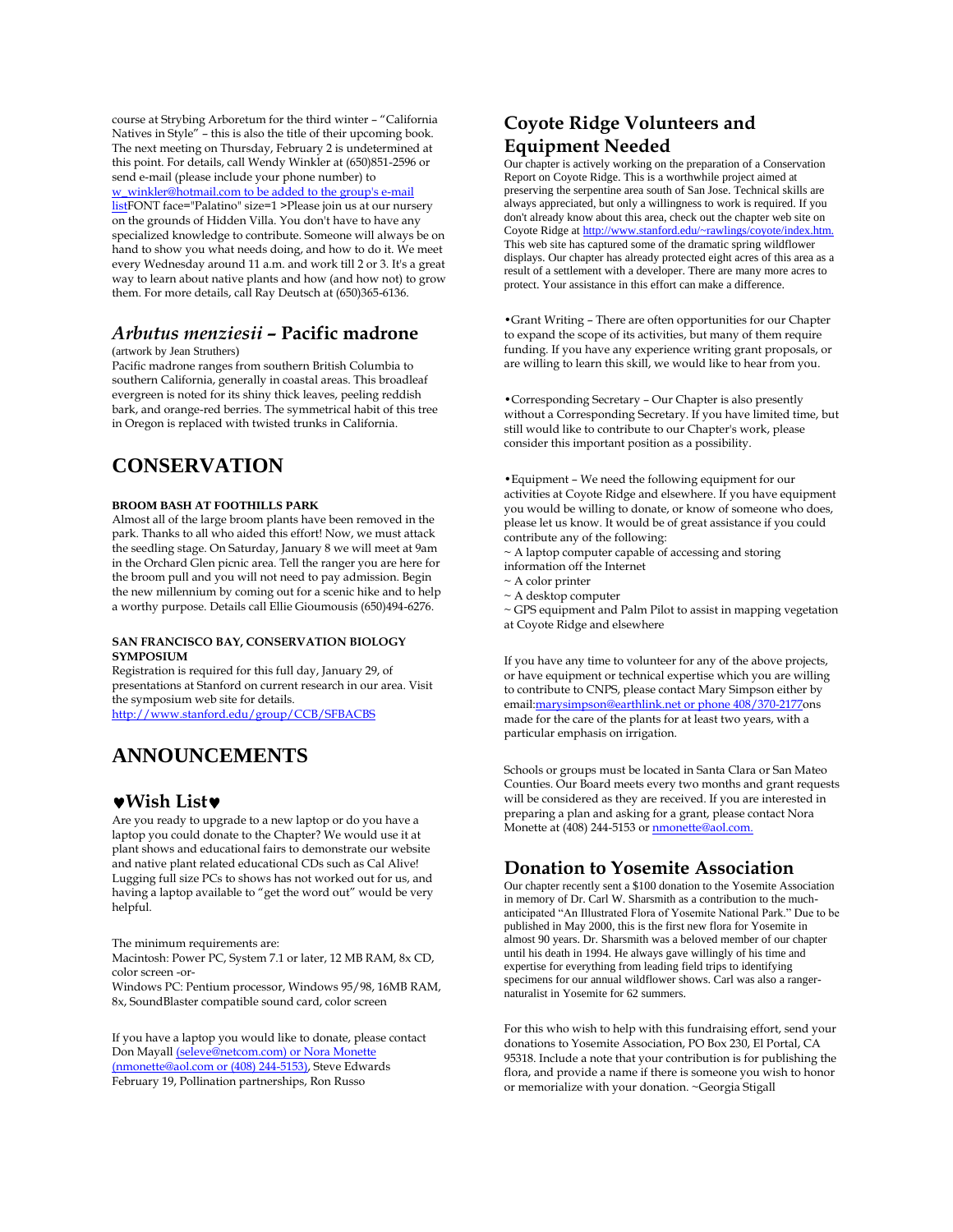### **Santa Clara Valley Dudleya Serpentine Habitat Scholarships Update**

In the spring of 1999 our Chapter awarded four \$1,250 scholarships to graduate students doing research related to serpentine endemics and serpentine habitat. This scholarship program was established as part of a settlement agreement stemming from the legal challenge to a residential development in the City of San Jose. Updates on two of the four projects follow.

~Nora Monette and Sara Timby, Scholarship Committee

#### **Erin Esperland, San Jose State University**

Research Topic: Interpopulation variation in *Eschscholzia californica* (California poppy).

As you may remember, my research focuses on the differences between three populations of California poppy (*Eschscholzia californica*). Two sensitive areas are included in the study: a site in the Ben Lomond sand hills and a serpentine site on Tulare Hill in San Jose. Field data from 1998 showed that the sand hills population was different from both the serpentine and the coastal populations for many of the characters measured, both floral and leaf phenology, but the serpentine and coastal populations were not different from each other for these characters. Differences between the populations included: width of torus rim (smaller in the sand hills), flower color (more singlecolor flowers in the sand hills while the other populations had more yellow-tipped, orange-based flowers), white-spotted leaves (more often in sand hills), purple leaves (more often in sand hills), and visible green pigment in leaves (the sand hills had some plants on which no visible green was present on the leaves). No differences were seen in the presence or absence of red tips on the *E. californica* leaves between the populations.

In 1999, I set out to confirm the differences between the populations by taking measurements from fewer plants. I was lucky to be working in two very different climactic years: an El Niño year in 1998, and a La Niña year in 1999. Because flower color is known to change over time, I took floral character measurements from the three populations every two weeks throughout their flowering season. By looking at these characters over time, I hoped to show that differences I saw in 1998 were not due to sampling the populations at different times.

The serpentine population had a shorter flowering period than the other two populations. The coastal population was in full flower (I could find a plant within 4 feet of each of my randomly selected sampling points) for the entire ten weeks (Apr 1 to Jun 10) of my monitoring period. The sand hills population was in full flower for the last six weeks of my monitoring period and appeared as though it would continue to be beyond my monitoring window. The serpentine population was in full flower for only the four weeks in the middle of my monitoring window. Over the ten weeks of my monitoring window, the composition of the serpentine population changed from mostly orange flowered, to two-color flowered with yellow tips and orange bases. This population was the only population to shift from one-color to two color flowers over time, and because of the change in distribution of flowering plants, I believe the change over time is due to the earlier flowering of one-color plants rather than the plants changing from one-color to two color flowers. None of the populations showed a change in torus rim width over time.

Data from the common garden experiment where coastal and sand hills seed were planted in their own and each other's soil have not yet been analyzed. However, sand hills plants did keep their purple leaf coloration, even when grown in coastal soil, and coastal plants did not gain purple leaf coloration from being planted in sand hills soil. For the genetic analysis using Randomly Amplified Polymorphic DNA, over 20 polymorphic sites have been identified using a (GTG)<sub>5</sub> primer. I hope to be able to see differences in polymorphisms between the three populations once I analyze the distributions of these sites. I would like to take this opportunity to thank the Chapter once again for the scholarship. It has been a great aid to me in the process of completing my degree.

#### **Jessica Jane Hellmann, Stanford University**

Research Topic: Predicting the effects of regional climate change: dynamic resource use in a threatened butterfly. On the serpentine grassland near Morgan Hill, California, I study the interaction between a threatened butterfly, the Bay Checkerspot butterfly (*Euphydryas editha bayensis*), and its native, annual host plants. The serpentine grassland is a fascinating system for examining the sensitivity of species interactions to environmental variation and human-caused environmental change. In this community, we find an important temporal overlap of butterfly larval development and plant growing season that may teach us something about a wide variety of plant-animal interactions.

Each year, butterfly larvae feed on a few select plant species from early spring until the grassland senesces in the late spring. If the plants die before larvae have sufficiently matured, we see extraordinarily high rates of larval mortality and declines in butterfly population size. In contrast, when plants stay green long enough for larvae to complete their growth, higher numbers of larvae survive to adulthood and the butterfly population expands. I hypothesize that climate change and other environmental stresses might alter the temporal interaction between larvae and their plants by accelerating the senescence of vital larval resources, possibly affecting butterfly population size.

In the final stages of my doctoral dissertation, I am piecing together several empirical studies to predict how environmental conditions determine butterfly population size and how climate change may alter butterfly population viability. (This work has been supported in part by the California Native Plant Society.) In greenhouse experiments, I studied the rate of senescence of grassland plants and showed that increased temperature can accelerate plant death. I also found that host plant species differ in their time to senescence, suggesting that how butterfly larvae choose hosts is important to larval survivorship. I have also shown in field experiments that larvae forage very actively, changing host plants often. This contrasts with previous conjectures that pre-diapause larvae are relatively sedentary (especially when young) and are at the mercy of one or a few natal host plants. Finally, I have studied how different rates of host plant senescence affect larval performance. In laboratory experiments, I demonstrated that access to several alternative food sources is critical to supporting individual larvae through development. Again, this finding suggests that larvae should actively search their environment and that a habitat with diverse food sources promotes larval survivorship.

The picture of larval survivorship is not complete without examining the dynamics of host plants because the abundance and distribution of serpentine plants is very variable among years. For example, the host plant, *Castilleja* spp., is sometimes widely distributed throughout the grassland (and readily available to larvae) and at other times is sparse and rare. Alternative food plants (e.g., *Plantago erecta*), in contrast, are typically widespread and relatively equal in abundance among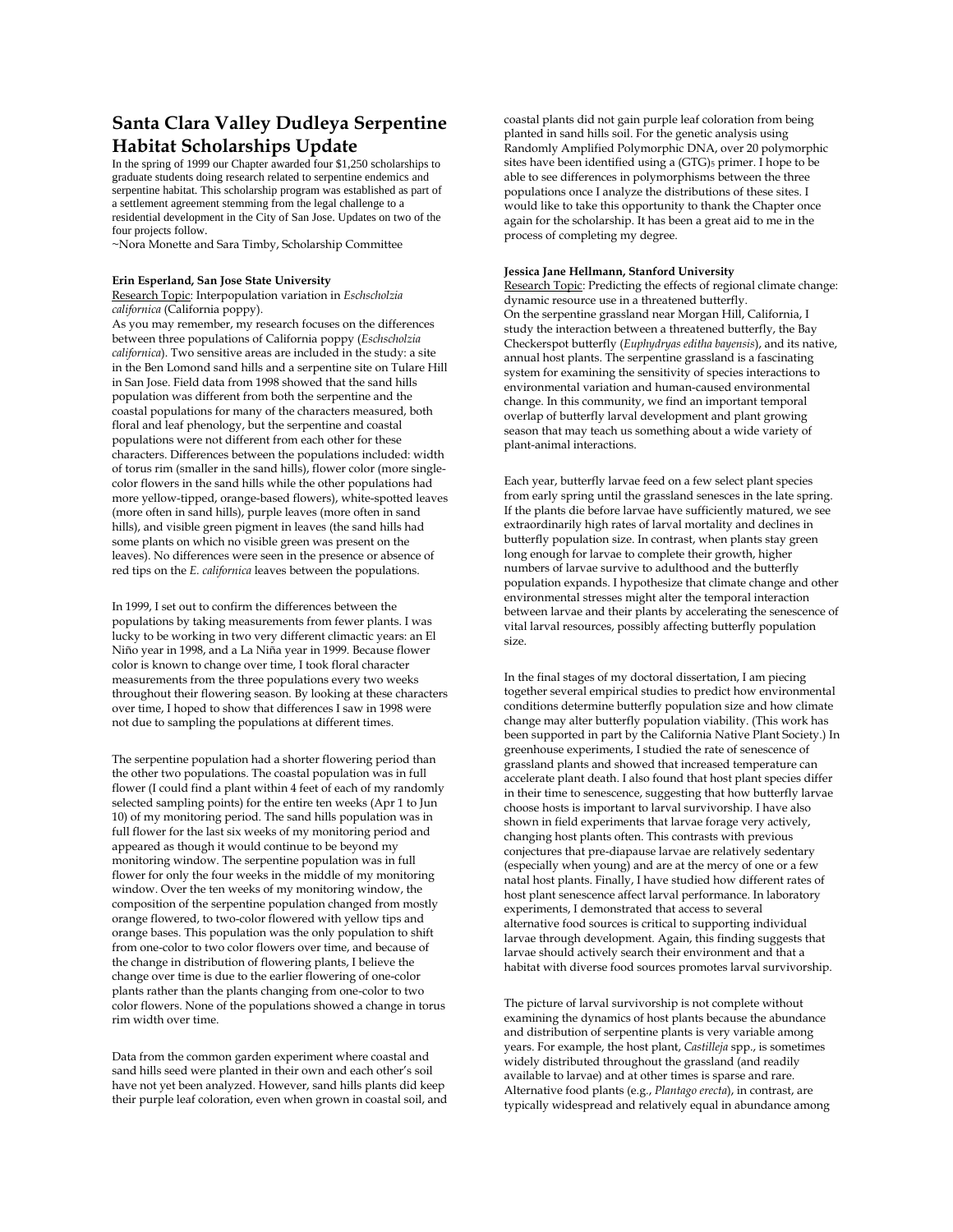years. Therefore, I have surveyed the grassland over multiple years and environmental conditions to determine the variability of host plant availability. With further analysis of these data, I will be able to determine how the total abundance of plants combines with the larval race against time to regulate butterfly abundance. In turn, this knowledge may help inform management of this threatened species and teach us about how stresses in the environment may affect population persistence in this and other species.

### **OFFICERS AND COMMITTEE CHAIRS**

Don Mayall President 650-856-7579[, seleve@netcom.com](mailto:seleve@netcom.com) Mary Simpson Vice President 408-370-2177, [marysimpson@earthlink.net](mailto:marysimpson@earthlink.net) Stephen Buckhout Treasurer 408-255-6233[, yscottie@pacbell.net](mailto:yscottie@pacbell.net) Georgia Stigall Recording Secretary 650-941-1068, [gstigall@aol.com](mailto:gstigall@aol.com) Corresponding Secretary – open Jean Struthers Past Pres./Plant Sales 650-941-2586, 13690 Robleda Rd., Los Altos, CA 94022 Ray Deutsch Plant Propagation 650-365-6136, [rdeutsch@sulmail.stanford.edu](mailto:rdeutsch@sulmail.stanford.edu) Paul Heiple Books 650/854-7125[, LogH3O@aol.com](mailto:LogH3O@aol.com) Sonja Wilcomer Photo Group 650-494-0104 Sara Timby Conservation (north) 650-593-3287, [stimby@sulmail.stanford.edu](mailto:stimby@sulmail.stanford.edu) Elizabeth Lucas Conservation (south) 650-948-3552 Nora Monette Education 408-244-5153[, nmonette@aol.com](mailto:nmonette@aol.com) Joe Cernac Field Trips 408-292-5465[, JoeCernac@cs.com](mailto:JoeCernac@cs.com) Jean Sorenson Historian 408-223-9545 Vicki Silvas-Young Hospitality 408-293-7124 Ken Himes Invasive Exotics (north) 650-591-8560 Don Thomas Invasive Exotics (south) 408-867-1515[, don-e](mailto:don-e-thomas@yahoo.net)[thomas@yahoo.net](mailto:don-e-thomas@yahoo.net) Bob Berka Legislation 650-323-2678[, rberka@aol.com](mailto:rberka@aol.com) Stella Yang Membership 408-255-6233[, yscottie@pacbell.net](mailto:yscottie@pacbell.net) Ellie Gioumousis Native Hill/Foothill Col. 650-494-6276, [ellieg@ispchannel.com](mailto:ellieg@ispchannel.com) Gale Rankin Natural Communities 650-856-1246 Cynthia Gilbert Newsletter Editor 650-320-9225[, cgilbert@jps.net](mailto:cgilbert@jps.net) Wanda Alexander Poster Sales 408-354-7058, [WBroadieal@aol.com](mailto:WBroadieal@aol.com) Al Butner Publicity 650-493-4595[, butner@leland.stanford.edu](mailto:butner@leland.stanford.edu) Zoe Chandik Rare Plants (North) 650-747-9620, [vehummer@aol.com](mailto:vehummer@aol.com) Jim Sugai Santa Clara Co. Trails 408-356-6003 John Allen San Mateo Co. Trails Adv. 650-366-4910, [JCAKA@aol.com](mailto:JCAKA@aol.com) Carolyn Curtis Wildflower Show 650-856-2636, [seleve@netcom.com](mailto:seleve@netcom.com) Sally Casey Gardening with Natives 408-377-0989 Susan Somers Member-at-Large [huguenot@pacbell.net](mailto:huguenot@pacbell.net) Bob Will Member-at-Large 408-377-8403[, aquaplant@aol.com](mailto:aquaplant@aol.com) Toni Corelli Member-at-Large/Plant Lists 650-726-0689, [corelli@coastside.net](mailto:corelli@coastside.net) Mary Alice Bethel Member-at-Large 650-968-6817 Olive Zappacosta Member-at-Large 408-356-9537

# **FIELD TRIPS FOR 2000**

All trips are open to the public but sign-ups are sometimes necessary where we have space or parking limitations. Bring lunch, water, warm clothing and walking shoes. Heavy rain cancels. Call field trip leader for questions.

**January 1, Año Nuevo State Park** Our first annual Año Nuevo picnic. Meet at the parking lot at **11am**. The guided trips to the elephant seal area require reservations, but are not required to go to the little beach to the south. We might see some seals and we will see coastal prairie, sea cliff plants. Bring a lunch to join our picnic. Details: Andy Butcher 408-252-5591.

**January 15, Stevens Creek County Park** Joe Cernac will emphasize plant communities as we stroll through riparian, grassland, and chaparral communities. Learn why one flora favors a particular community type. Possible first sighting of the year of *Dirca*. Meet at **10am** at the first parking lot, (with the orchard) left turn off Stevens Canyon Rd. Info: Joe 408-292-5465

**January 29, Lichens** Join the Mycological Society of San Francisco and the California Lichen Society on this exciting trip to the area around Five Points and lake Pilarcitos in the San Francisco watershed (San Mateo county). This location is rarely visited due to access restrictions but is notable for both its natural beauty and historical remains. Space is limited so call Marck Menke at (415) 824-8959 to sign up.

**January 30, Pescadero Marsh Natural Preserve** Show up at Pescadero Marsh and Dunes for a combined field trip and light work party led by CNPS State President, Jake Sigg and CNPS Yerba Buena Vice President, Roland Pitschel. Enjoy the day learning about this special place and removing pampas grass and cape ivy. Meet at **10 am** at the trailhead lot on Pescadero Road near Highway 1. Bring lunch, liquids, gloves, and clippers if you have them. Heavy rains will cause postponement to Sunday, February 6. Call Roland 415-282-5066 or Jake Sigg 415- 731-3028 for more information.

#### **\*\*\*\*JOIN CNPS TODAY\*\*\*\*** Name

Address

State Zip Phone

CHAPTER AFFLIATION **Santa Clara Valley** other

**February 5, Weed Ecology and Biology, Edgewood Park** Ken Himes & Paul Heiple will describe the ecology of invasive exotics in this easily accessible park. Ken will apply his appreciable botanic knowledge, while Paul explains why soil and geology play such a large factor in the distribution of plants. Meet at **10am** at the park and ride at I-280 and Edgewood Road. Info: Ken 650-591-8560, Paul 650-854-7125.

**February 12, Rancho San Antonio Open Space Preserve** Stella Yang leads this walk to spot early colors of the year. Following an approximately two mile walk to see *Dirca*, you may either return to the parking lot, or continue with Stella for an additional vigorous six mile hike through mixed deciduous